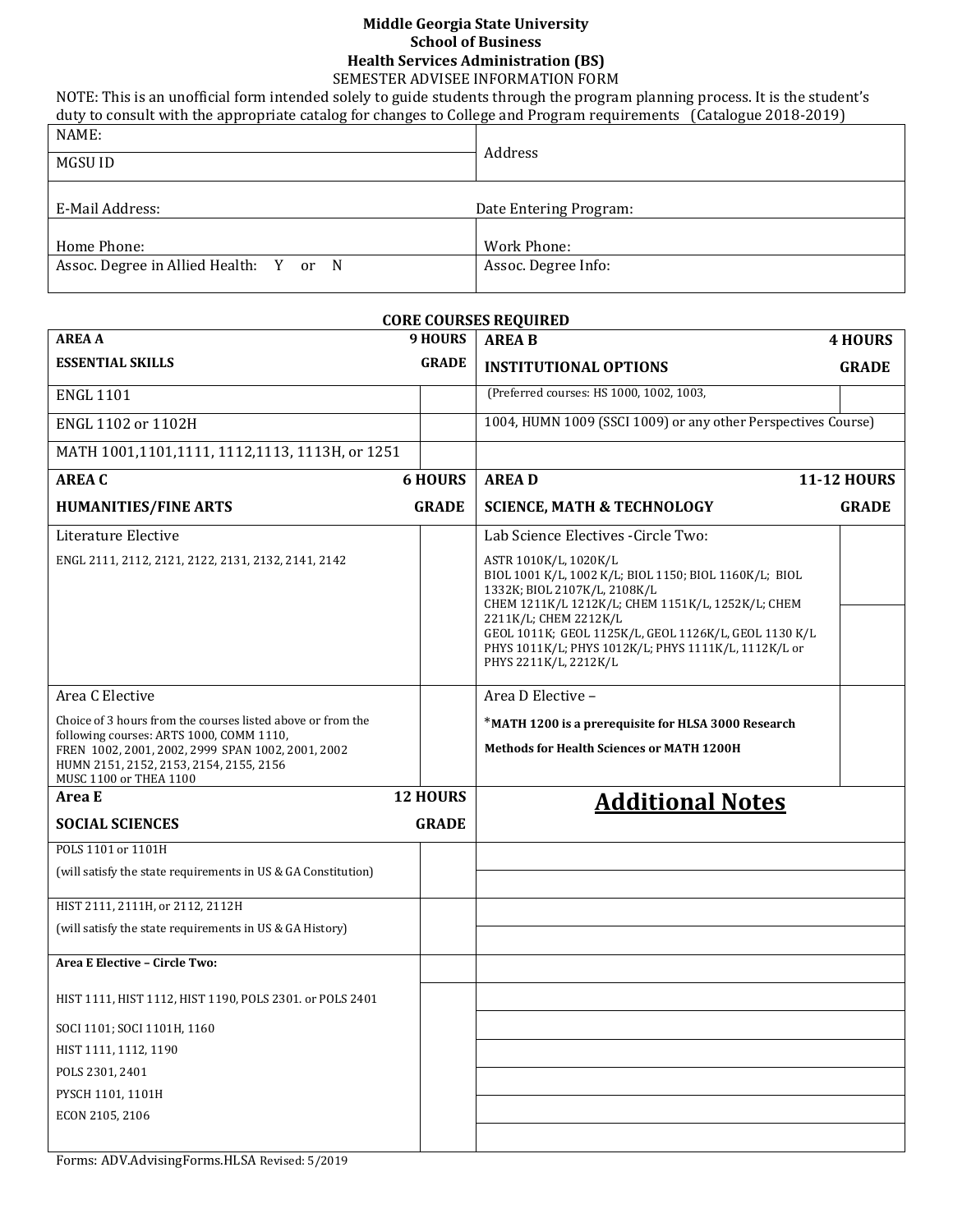### **AREA F (For students who have NOT completed UPPER DIVISION COURSE REQUIREMENTS (60 HOURS) An Associate Degree Program (30 Hours Core + 30 Hours Electives) Grade "C" or Higher Required in HSAD Major**

| <b>MAJOR FIELD Lower Division Requirements</b>                                                                                            | 18           | <b>CORE REQUIREMENTS (30 HOURS TOTAL)</b> |              |
|-------------------------------------------------------------------------------------------------------------------------------------------|--------------|-------------------------------------------|--------------|
|                                                                                                                                           | <b>HOURS</b> |                                           |              |
| <b>ACCT 2000</b>                                                                                                                          |              | <b>COURSE</b>                             | <b>GRADE</b> |
| <b>HS 2000</b>                                                                                                                            |              | HLSA 3000 (prereq MATH 1200)              |              |
| ITEC/BUSA 2201                                                                                                                            |              | <b>HLSA 3100</b>                          |              |
| <b>PSYC 2103</b>                                                                                                                          |              | <b>HLSA 3310</b>                          |              |
| Approved Elective **                                                                                                                      |              | HLSA 3320 (prereq HLSA 3310)              |              |
| Approved Elective **                                                                                                                      |              | HLSA 3360 (prereq HLSA 3310 & 3320)       |              |
| **Preference will be given to the above listing of lower division major                                                                   |              | <b>HLSA 3380</b>                          |              |
| requirements with six credit hours of approved electives including                                                                        |              | HLSA 4100 (prereq HLSA 3310 & 3320)       |              |
| but not limited to electives chosen from the following areas: basic<br>computer science, accounting, business, management, math, history, |              | HLSA 4410 (prereq HLSA 3310 & 3320)       |              |
| psychology, biological, or social sciences. However, up to 12 hours of                                                                    |              | HLSA 4470 (prereq HLSA 3310 & 3320)       |              |
| substituted electives may be approved by the Department Chair.                                                                            |              | HLSA 4480 (prereq ACCT 2000)              |              |

**STUDENTS MUST COMPLETE 30 HOURS OF MAJOR ELECTIVES. Students may elect to choose electives from one of the following concentrations or choose open electives. The following electives are grouped by concentrations.** 

|                  | <b>CLINICAL / PRACTICE MANAGEMENT</b>         | <b>SPORTS &amp; FITNESS MANAGEMENT</b> |                                         |  |  |
|------------------|-----------------------------------------------|----------------------------------------|-----------------------------------------|--|--|
| <b>HLSA 4425</b> | Ambulatory Care                               | <b>HLSA 3400</b>                       | Intro to Sports & Fitness Mgmt.         |  |  |
| <b>HLSA 4435</b> | Managed Care                                  | <b>HLSA 3410</b>                       | Intro to Exercise Science               |  |  |
| <b>HLSA 4463</b> | <b>Case Management</b>                        | <b>HLSA 3420</b>                       | <b>Nutrition and Wellness</b>           |  |  |
| <b>HLSA 4450</b> | Applied Learning Experience (or)              | <b>HLSA 3430</b>                       | Sports Facility Planning & Event Mgmt.  |  |  |
| <b>HLSA 4452</b> | Health Services Administration Capstone       | HLSA 3435                              | <b>Sports Marketing</b>                 |  |  |
|                  | 18 hours of approved electives                | <b>HLSA 4450</b>                       | Applied Learning Experience (or)        |  |  |
|                  | <b>LONG TERM CARE ADMINISTRATION</b>          | <b>HLSA 4452</b>                       | Health Services Administration Capstone |  |  |
| <b>HLSA 4420</b> | Intro. To Long Term Care                      |                                        | 12 Hours of Approved Electives          |  |  |
| <b>HLSA 4475</b> | Reg Aspects of Long Term Care (prereq         |                                        | PRE-PROFESSIONAL MANAGEMENT             |  |  |
|                  | <b>HLSA 4420)</b>                             | <b>ACCT 2101</b>                       | <b>Accounting I</b>                     |  |  |
| <b>SOCI 3150</b> | Gerontology                                   | <b>ACCT 2102</b>                       | <b>Accounting II</b>                    |  |  |
| <b>HLSA 4450</b> | Applied Learning Experience (or)              | <b>BUSA 2105</b>                       | <b>Business Communications</b>          |  |  |
| <b>HLSA 4452</b> | Health Services Administration Capstone       | <b>ECON</b>                            | Macroeconomics                          |  |  |
|                  | 18 hours of approved electives                | 2105<br><b>MGMT</b>                    | <b>Business Statistics</b>              |  |  |
|                  | <b>PUBLIC HEALTH MANAGEMENT</b>               | 3101                                   |                                         |  |  |
| <b>HLSA 3350</b> | Public Health and Epidemiology                | <b>MGMT</b>                            | Principles of Management                |  |  |
| <b>HLSA</b>      | <b>Environmental Health</b>                   | 3141                                   |                                         |  |  |
| 400A4            |                                               |                                        | 12 Hours of Approved Electives          |  |  |
| <b>HLSA 3900</b> | <b>Health Promotion and Education</b>         |                                        |                                         |  |  |
| <b>HLSA</b>      | Global Health                                 | Notes:                                 |                                         |  |  |
| 400A6            |                                               |                                        |                                         |  |  |
| <b>HLSA 4450</b> | Applied Learning Experience (or)              |                                        |                                         |  |  |
| <b>HLSA 4452</b> | Health Services Administration Capstone       |                                        |                                         |  |  |
|                  | 15 Hours of Approved Electives                |                                        |                                         |  |  |
|                  | Forms: ADV.AdvisingForms.HLSA Revised: 5/2019 |                                        |                                         |  |  |

**PARTIAL LISTING OF APPROVED OUTSIDE ELECTIVES \*\*\* (Note: Some courses below may require prerequisites) \*\*\* Other substituted electives allowed as approved by the Department Chair**

| <b>ACCT 3101</b> | <b>HLSA 3340</b> | <b>HLSA 4320</b> | MGMT 3175        |
|------------------|------------------|------------------|------------------|
| <b>ACCT 3102</b> | <b>HLSA 3345</b> | <b>HLSA 4400</b> | <b>MGMT 4125</b> |
| <b>BUSA 3101</b> | <b>HLSA 3370</b> | <b>HLSA 4430</b> | <b>MKTG 3161</b> |
| <b>ENGL 3106</b> | <b>HLSA 3440</b> | <b>HLSA 4490</b> | <b>PBSV 3001</b> |
| <b>FINC 3110</b> | <b>HSLA 4000</b> | <b>MGMT 3141</b> | <b>PBSV 3010</b> |
| <b>HLSA 3315</b> | <b>HLSA 4200</b> | <b>MGMT 3155</b> | <b>PBSV 3020</b> |
|                  | <b>HLSA 4300</b> | <b>MGMT 3165</b> | <b>PBSV 3040</b> |
| Notes:           |                  |                  |                  |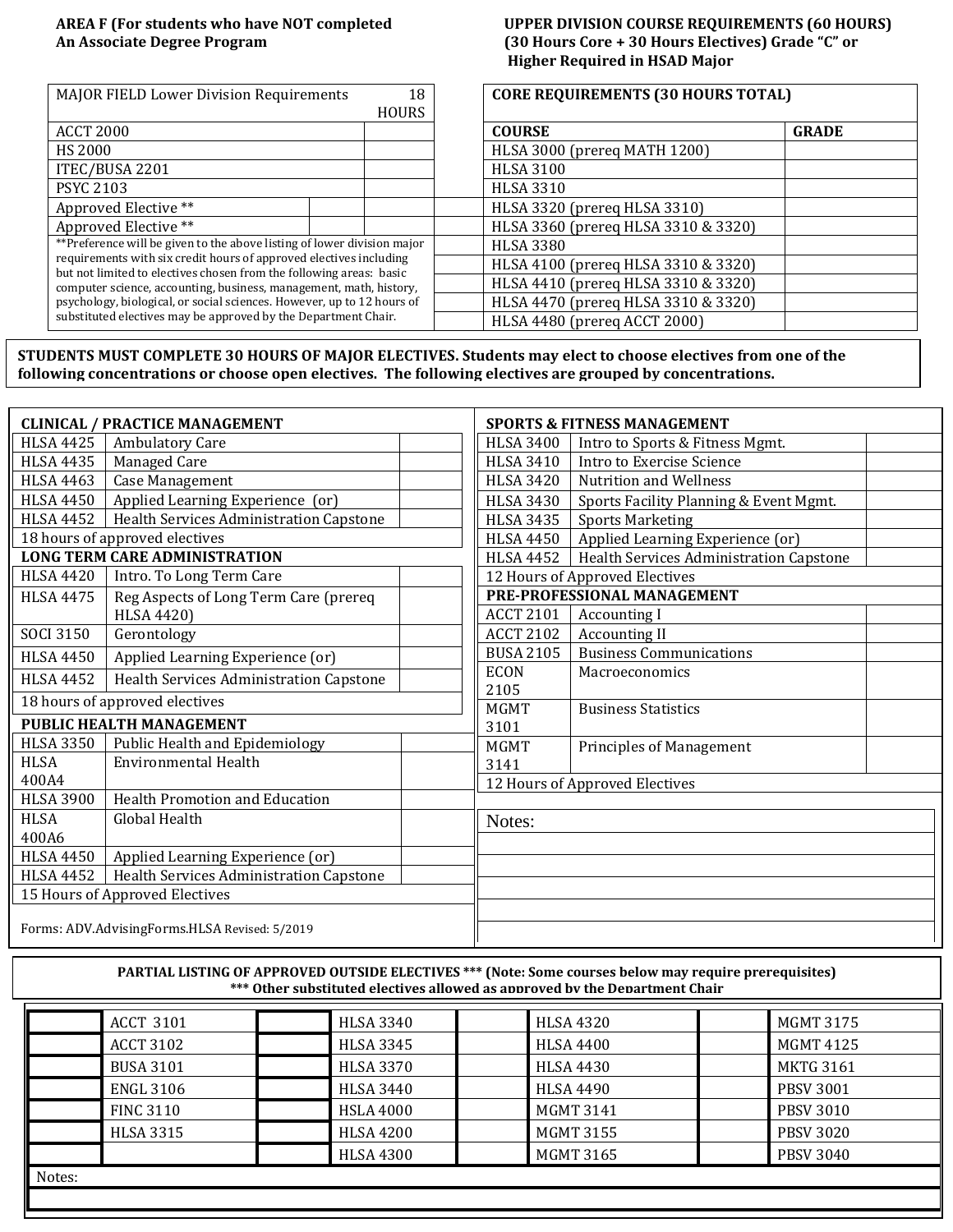# **HLSA MASTER SCHEDULE**

NOTE: Every effort is made to update information materials in a timely fashion. However, Middle Georgia State University reserves the right to revise information, requirements, and regulations at any time.

### **CORE COURSES**

| Course #         | Title                        | Fall | Spring | Summer | Comment |
|------------------|------------------------------|------|--------|--------|---------|
| <b>HLSA 3000</b> | <b>Research Methods</b>      |      | X      | X      |         |
| <b>HLSA 3100</b> | Healthcare Leadership        |      | X      | X      |         |
| <b>HLSA 3310</b> | Am. Health Care System       |      | X      | X      |         |
| <b>HLSA 3320</b> | <b>Strat. MC Management</b>  |      | X      | X      |         |
| <b>HLSA 3360</b> | Quality Mgmt & Impr.         |      | X      | X      |         |
| <b>HLSA 3380</b> | <b>Health Communications</b> |      | X      | X      |         |
| <b>HLSA 4100</b> | Hum. Resources in HC         |      | X      | X      |         |
| HLSA 4410        | Health Law                   |      | X      | X      |         |
| HLSA 4470        | Design & Mgmt                |      | X      | X      |         |
| <b>HLSA 4480</b> | HC Finance                   |      | X      | X      |         |

#### **CLINICAL / PRACTICE MANAGEMENT CONCENTRATION**

| Course #         | Title                                   | Fall | Spring | Summer | Comment |
|------------------|-----------------------------------------|------|--------|--------|---------|
| <b>HLSA 4425</b> | <b>Ambulatory Care</b>                  |      |        | Even   |         |
| <b>HLSA 4435</b> | Managed Care                            |      |        | Odd    |         |
| <b>HLSA 4463</b> | Case Management                         |      |        | Even   |         |
| <b>HLSA 4450</b> | Applied Learning Experience             |      |        |        |         |
| <b>HLSA 4452</b> | Health Services Administration Capstone |      |        |        |         |

### **LONG TERM CARE/ SENIOR SERVICES MANAGEMENT CONCENTRATION**

| Course #         | Title                                   | Fall | Spring | Summer     | Comment  |
|------------------|-----------------------------------------|------|--------|------------|----------|
| <b>HLSA 4420</b> | Intro. To Long Term Care                |      |        | Even       |          |
| HLSA 4475        | Regulatory Aspects of Long Term Care    |      |        | <b>Odd</b> |          |
| SOCI 3150        | Gerontology                             |      |        |            | May yary |
| <b>HLSA 4450</b> | Applied Learning Experience             |      |        |            |          |
| <b>HLSA 4452</b> | Health Services Administration Capstone |      |        |            |          |

#### **PUBLIC HEALTH MANAGEMENT CONCETRATION**

| Course #          |                                         | Fall      | Spring | Summer | Comment |
|-------------------|-----------------------------------------|-----------|--------|--------|---------|
| <b>HLSA 3350</b>  | Public Health and Epidemiology          |           |        | Even   |         |
| <b>HLSA 3900</b>  | Health Promotion and Education          | $\Lambda$ |        | Odd    |         |
| <b>HLSA 400A4</b> | Environmental Health                    |           |        | Even   |         |
| HLSA 400A6        | Global Health                           |           |        | Odd    |         |
| HLSA 4450         | Applied Learning Experience             |           |        |        |         |
| <b>HLSA 4452</b>  | Health Services Administration Capstone |           |        |        |         |

#### **SPORTS & FITNESS MANAGEMENT CONCENTRATION**

| Course #         | Title                                          | Fall      | Spring         | Summer | Comment |
|------------------|------------------------------------------------|-----------|----------------|--------|---------|
| <b>HLSA 3400</b> | Intro to Sports & Fitness Management           |           | v<br>л         | Even   |         |
| <b>HLSA 3410</b> | Intro to Exercise Science                      | $\Lambda$ | v<br>Λ         | 0dd    |         |
| <b>HLSA 3420</b> | <b>Nutrition and Wellness</b>                  |           | X              | Even   |         |
| <b>HLSA 3430</b> | <b>Sports Marketing</b>                        |           |                | Odd    |         |
| <b>HLSA 3450</b> | Sports Facility Planning & Event Mgmt.         |           | v<br>Λ         | Even   |         |
| <b>HLSA 4450</b> | <b>Applied Learning Experience</b>             |           | v              |        |         |
| <b>HLSA 4452</b> | <b>Health Services Administration Capstone</b> |           | v<br>$\Lambda$ |        |         |

#### **OTHER HLSA ELECTIVES**

| Course #         | Title                               | Fall   | Spring | Summer | Comment   |
|------------------|-------------------------------------|--------|--------|--------|-----------|
| <b>HLSA 3315</b> | Holistic Health                     |        | X      | Even   |           |
| <b>HLSA 3340</b> | Public Administration & Health Care | X      |        | Odd    |           |
| <b>HLSA 3370</b> | Women's Health                      | X      | X      | X      |           |
| <b>HLSA 3390</b> | <b>Bioethics</b>                    |        | X      | Even   |           |
| <b>HLSA 3440</b> | Fitness Across the Lifespan         |        |        |        |           |
| <b>HLSA 4200</b> | <b>Independent Study</b>            |        | X      |        | On demand |
| <b>HLSA 4400</b> | Rural Health                        | v      | X      | Odd    |           |
| <b>HLSA 4430</b> | <b>Health Care Economics</b>        | v<br>Λ |        | Even   |           |